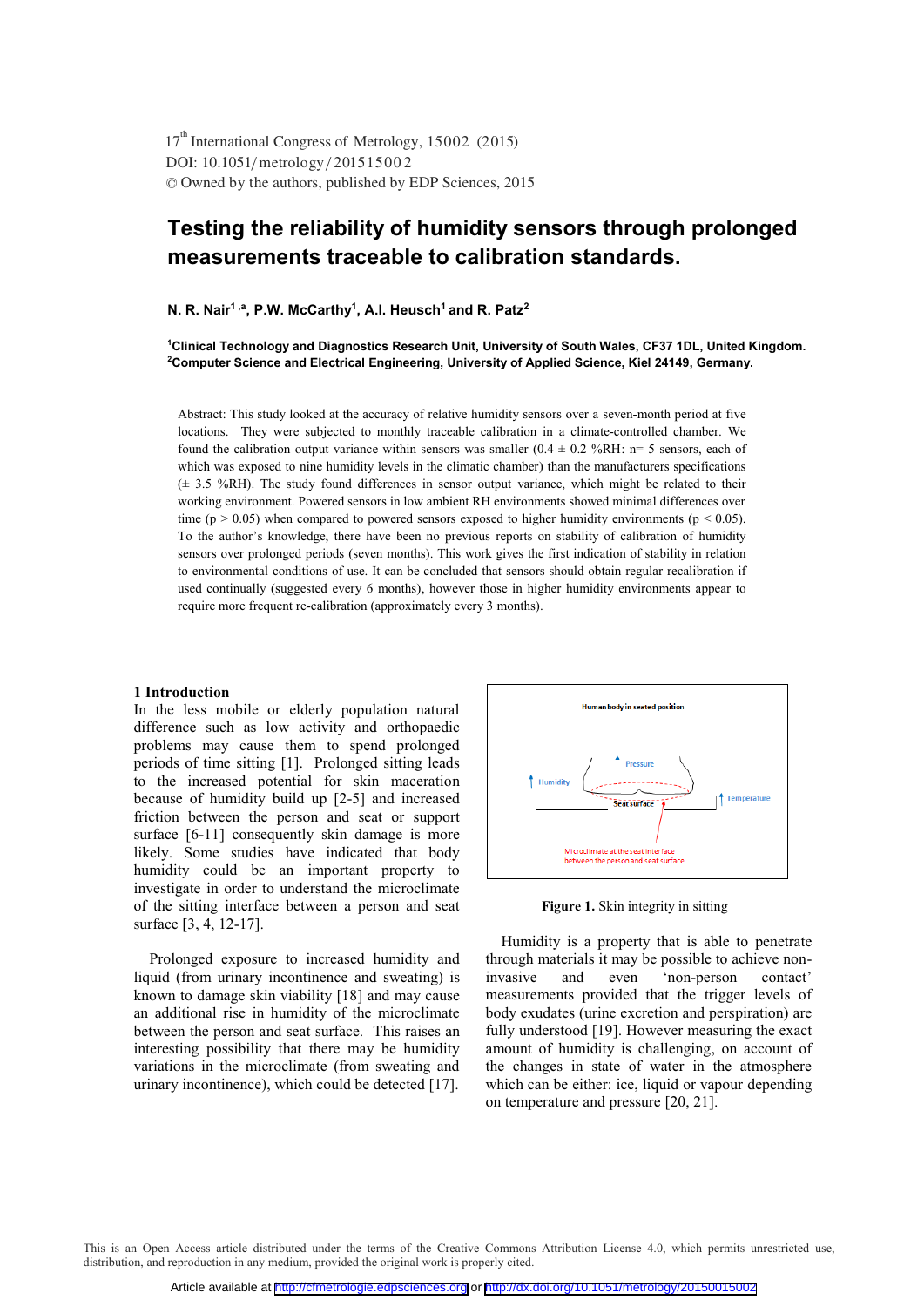## **1.1 Humidity Sensor technology**

Sensors technologies used for incontinence detection devices have included infrared [22], accelerometry [23], electrical conduction (wires) [24] and peizoelectrics [25], however specific sensors designed to detect RH external to the human body have rarely been used [26]. Individual RH sensors appear unable to measure the full range of vapour levels, hence there is a range of methods and sensors that have been developed [27]. Humidity sensors can be ceramic, polymer based or solid moisture sensors, or chilled mirror hygrometers and each of these have varying calibration challenges [28, 29].

There has been an increasing demand for highly accurate humidity sensors in healthcare applications as well as for environmental and personal monitoring (enuresis sensors) particularly in smart homes [27]**.** Research and development aims to improve the performance of humidity sensors, especially in terms of: accuracy, reliability and speed of measurement [21, 28].

## **1.2 Calibrating humidity sensors**

Determining the accuracy of RH sensors at the skin surface is of growing importance as this is an area that could benefit from continuous monitoring over prolonged periods [17]. For industrial use, the humidity sensors need to be calibrated against a traceable standard [30]. Calibration and testing carried out in laboratories in the UK is based on the ISO standard [31]. Accredited measurements in the UK have been developed by UKAS (member of the National Measurement Partnership) based on the ISO 17025 [32].

In order to correct for deviation in calibration over time, a measurement result can be related to a reference through a documented unbroken chain of calibrations, each contributing to the measurement uncertainty [19, 33]. There are a variety of RH instruments available such as the RH sensors (capacitive and resistive) however their accuracies are not always optimal [34]. The accuracy of RH sensors usually falls within the limits of  $\pm$  1 to 4 %RH, which is much better than the accuracy of the horse hair hygrometers at  $\pm$  10%. However, as with many electronic sensors, calibration errors can render any output to be inaccurate. This suggests that there needs to be a high standard of calibration in order to meet the required higher accuracy available when using RH sensor technology. Although we must assume that RH sensors require and obtain a high standard calibration at the production phase, post sales use may depend on calibration stability for accuracy. Re-calibration, however, should be part of the ongoing maintenance to correct for any drift in measurement output [35].

The main objective of calibration is to ensure the accurate type of humidity measurement can be carried out in the right equipment with proven processes that allow the achievement of consistent results that are repeatable with thermal stability and uniformity [35]. The calibration device for RH sensors should include characteristics of accuracy, be inexpensive, quick, easy to operate and highly reliable. Sensors should be calibrated in a consistent and stable environment one that would prevent temperature fluctuations and moisture ingress (climatic chamber). To the author's knowledge, there has been no reported indication on how often calibration for humidity detection may be necessary to maintain accuracy; although length of time has been reported to lie anywhere between a few months to a year depending on usage [36].

This study aimed to evaluate existing humidity sensors [37] during use in various environments and conditions continuously over seven months. Sensors were subjected to regular monthly calibration in a climactic chamber, traceable to UK National Standards. The climatic chamber was chosen as it provides a controlled internal environment for humidity and temperature in a sealed area.

# **2 Methodology**

Five new humidity sensors (Honeywell International USA: HIH 4000-004 RH sensors) were initially calibrated in a climatic chamber (traceable to national standards: chamber model, FS990-40V serial number 01-94-1705, The Design Environment Ltd, Ebbw Vale, UK; Certificate No. 6557). These sensors were exposed to a range of humidity levels (nine humidity levels: 30 %RH, 35 %RH, 40 %RH, 45 %RH, 50 %RH, 55 %RH, 60 %RH, 65 %RH, 70 %RH at 25 °C) and was compared to the output of the chamber using linear regression model generation. The errors found (0.4  $\pm$  0.2 %RH) were within the reported manufacturers specifications  $(\pm 3.5 \text{ %RH})$ . The sensors were placed in their respective locations (start of study at month 0). These locations were 5 different, yet relatively controlled, monitored indoor environments as follows: Temperature: kitchen  $(22.5 \pm 1.1 \text{ °C})$ ; room  $(22.3 \pm 0.9 \text{ °C})$ . Humidity: kitchen (49.2 ± 8.1 %RH); room (46.6 ± 6.7 %RH). The options were that the sensors be either powered (n=4, of which there was one in a dark drawer, one on the wall facing a window (stable humidity, high light levels), one embedded in a seat (dark but higher humidity) and one in a kitchen (higher humidity); or unpowered  $(n = 1)$  on an office table (Table 1). These studies were carried out at the University of South Wales. The humidity sensors were powered with a 6 V cell supply. The sensors were placed in their respective locations for 7 months (month 0 to 6). All humidity sensors were sampled once every month for six months in a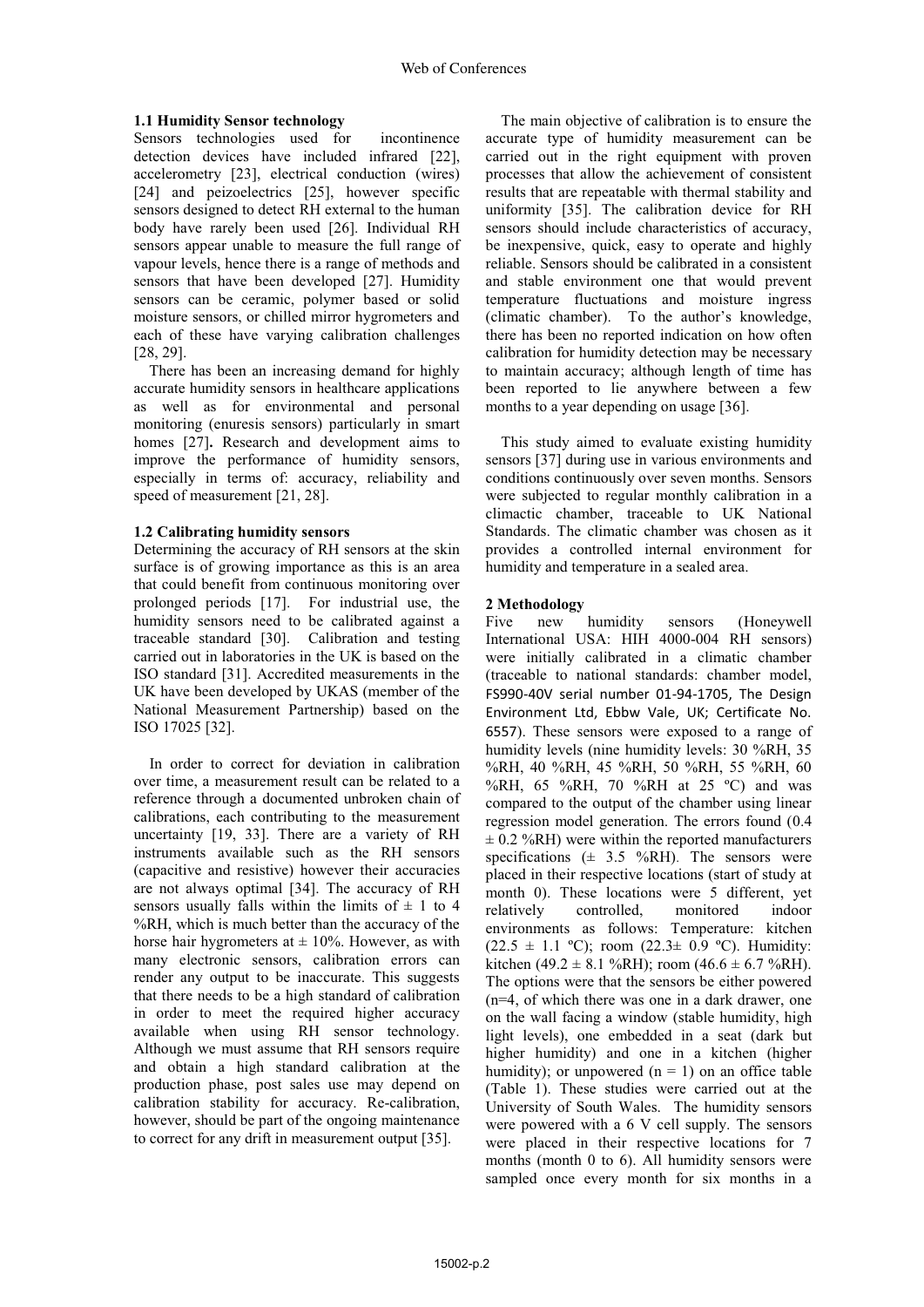climatic chamber (therefore the unpowered sensor was powered for a short time to allow calibration to take place). Every month the humidity sensors were manually removed from their housing and soldered onto one generic connection board. The calibration involved observing the sensors ability to accurately follow an ascending and descending humidity profile between 30 %RH and 70 %RH with 5 %RH incremental steps (10 minutes at each step)

 In addition, the climatic chamber was set to a temperature of 25 °C. After calibration the sensors were connected back in their original battery powered housing at their respective locations.

| Placement                     | Diagram |
|-------------------------------|---------|
| Sensors in a dark             |         |
| drawer.                       |         |
| Sensors embedded in           |         |
| a foam seat with a            |         |
| cover.                        |         |
| Sensors on the shelf.         |         |
| Sensors on a table            |         |
| Sensors on kitchen<br>cabinet |         |

 **Table 1.** Humidity sensors in five locations

#### **2.1 Data Analysis**

Two statistical tests were carried out to analyse the sensors output during calibration. In test one, sensors from each location were individually measured once per month across seven months. A one-way repeated measures ANOVA was used (SPSS version 20: windows PC) for data from each individual location.

In test two, all the sensors regardless of location were simultaneously compared to one another for each calibration point (between months zero to seven). A one-way between-groups ANOVA test (SPSS version 20: windows PC) was used to explore the impact of location (and therefore RH and light levels) on the calibration drift of the sensors.

#### **3 Results**

All sensors performed and gave data throughout the study. The sensor output across all five locations/sensors over the seven months of the study can be found in Table 2. The data is presented as mean samples  $\pm 1$  standard deviation. The seat sensors performed with most errors  $(5.48 \pm 2.22)$ and the kitchen the least  $(3.22 \pm 1.69)$ . Interestingly the unpowered sensors  $(3.74 \pm 1.45)$  had less errors

than the drawer  $(4.10 \pm 1.15)$ , wall  $(4.79 \pm 1.98)$ and seat sensor output.

**Table 2.** Errors for each sensor related to individual locations across the 7 months of the study. The output from the five sensors displayed as relative humidity (RH: each row) over months  $0 - 6$  (M = month; D = drawer; W  $=$  wall;  $S =$  seat;  $K =$  Kitchen;  $T =$  table;  $P =$  powered; UP = unpowered) of the study (columns). The data is presented as mean of 7 samples  $\pm 1$  standard deviation.

| м | Room (P) (%RH) |            |            | K(P)       | T (UP)     |
|---|----------------|------------|------------|------------|------------|
|   | D              | W          | S          | (%H)       | (%RH)      |
|   | 4.55 $\pm$     | 4.96       | 4.94 $\pm$ | 4.39 $\pm$ | $2.49 \pm$ |
| 0 | 1.3            | ± 2.04     | 1.77       | 0.80       | 1.51       |
|   | $3.05 \pm$     | 5.77       | $2.08 \pm$ | 4.20 $\pm$ | $2.78 \pm$ |
| 1 | 0.79           | ± 5.07     | 0.97       | 2.26       | 2.12       |
|   | 5.80 $\pm$     | 6.14       | 6.25 $\pm$ | 6.00 $\pm$ | 6.47 $\pm$ |
| 2 | 1.98           | ± 4.74     | 6.18       | 4.06       | 5.86       |
|   | $3.42 \pm$     | 7.71       | $9.31 \pm$ | $2.31 \pm$ | $3.06 \pm$ |
| 3 | 1.51           | ± 5.41     | 6.48       | 1.92       | 1.44       |
|   | $2.55 \pm$     | 1.96       | 6.16       | $1.18 \pm$ | $2.69 \pm$ |
| 4 | 1.35           | ± 0.84     | ±4.15      | 0.91       | 2.15       |
|   | 4.36 $\pm$     | 4.05       | $5.55 \pm$ | $2.46 \pm$ | 4.77 $\pm$ |
| 5 | 1.90           | ± 3.49     | 2.28       | 1.38       | 3.26       |
|   | 4.98 $\pm$     | 2.92       | 4.11 $\pm$ | $1.98 \pm$ | $3.94 \pm$ |
| 6 | 3.80           | ± 0.80     | 2.02       | 0.71       | 2.16       |
|   | $4.10 \pm$     | $4.79 \pm$ | $5.48 \pm$ | $3.22 \pm$ | $3.74 \pm$ |
|   | 1.15           | 1.98       | 2.22       | 1.69       | 1.45       |

**Table 3.** Each location compared across seven months.

| Month          | p-value(all locations<br>at each month) |
|----------------|-----------------------------------------|
| 0              | 1                                       |
| 1              | 0.864                                   |
| $\overline{2}$ | 0.989                                   |
| 3              | 0.994                                   |
| 4              | 0.977                                   |
| 5              | 0.988                                   |
| 6              | 0.783                                   |

To determine the statistical changes that occurred across the seven months, a one-way repeated measures ANOVA test on SPSS (version 20) was carried out for data from each location (Table 3). Interestingly the kitchen ( $p = 0.021$ ) and the seat ( $p = 0.021$ ) = 0.003) sensors required the greater changes in calibration across the seven months ( $p < 0.05$ ), the common factor possibly being exposure to higher humidity. The drawer ( $p = 0.225$ ) and wall ( $p =$ 0.10) sensors experienced negligible calibration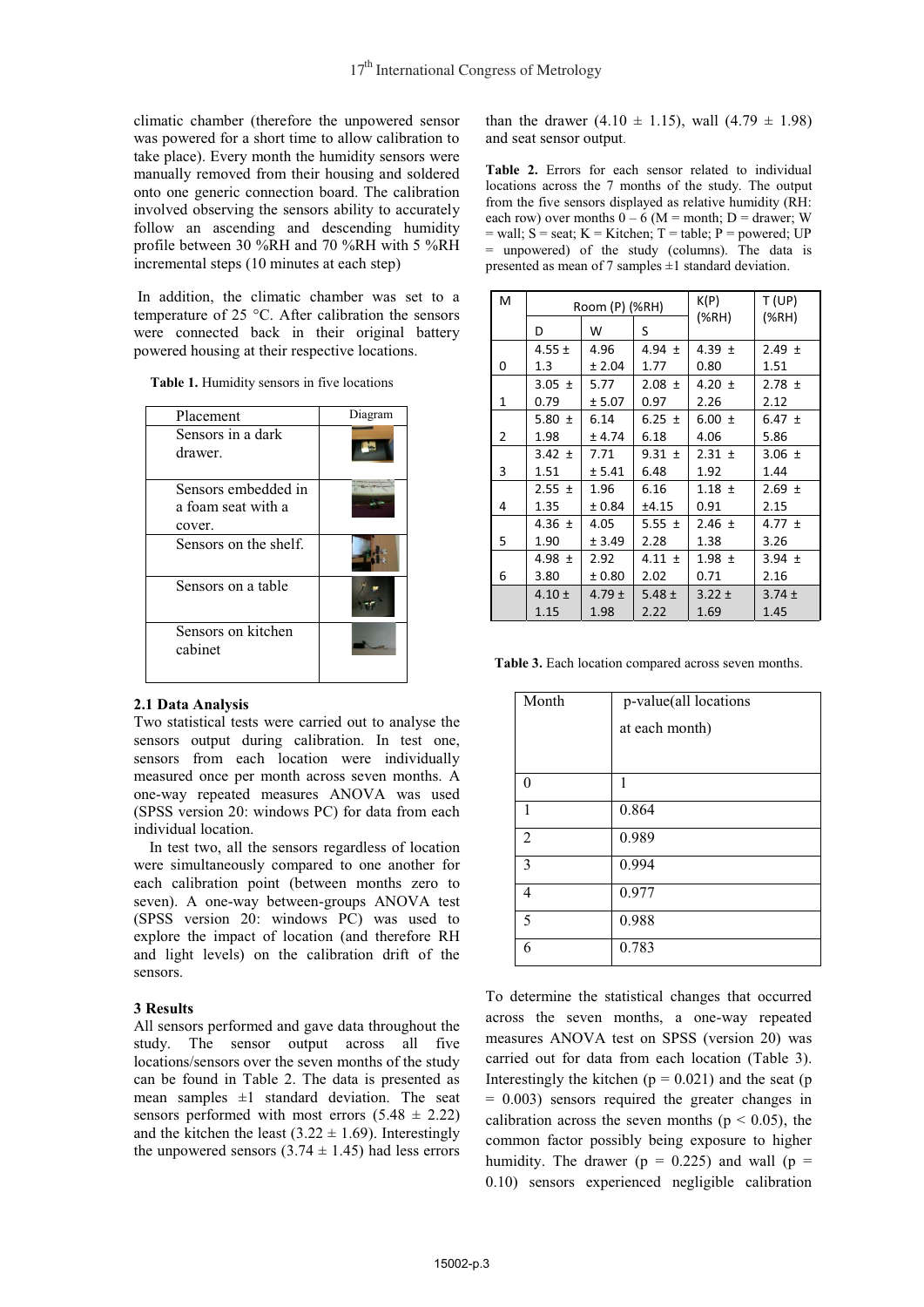drift across the measurement period ( $p > 0.05$ ) which would be consistent with low changes in ambient environments. The unpowered sensor on the table ( $p = 0.0003$ ) did however exhibit changes  $(p < 0.05)$ .

**Table 4.** All locations compared at each month (L= location: D= drawer; W= wall; S= seat; K= kitchen; T= table; NC= no change;C= change; LES= large effect size)

| L | p-value | Cohen's D test | Outcome        |
|---|---------|----------------|----------------|
| D | 0.225   | 0.842 (LES)    | NC             |
| W | 0.10    | 0.84 (LES)     | N <sub>C</sub> |
| S | 0.003   | 0.992 (LES)    | $\mathcal{C}$  |
| K | 0.021   | 0.971 (LES)    | $\mathcal{C}$  |
| Τ | 0.0003  | 0.998 (LES)    | C              |

To determine the impact of location on sensors, all sensors collectively were statistically compared at each monthly calibration using the one-way between-groups ANOVA test (SPSS, version 20 for windows PC: see Table 4). There was no apparent significant difference in sensor output in relation to location as shown on table 4.

#### **4 General Findings**

When individual sensors were calibrated across the seven-month period the seat and kitchen sensors experienced the largest errors. This was found in the raw data output. In the statistical analysis changes across the months were found. This may be consistent with constant exposure of some to high humidity. In the kitchen, dust and water vapour might accumulate on the sensors increasing the risk of either an electrical breakdown or simply coating the sensor and blocking it from the environment, either of which might cause a shift in offset and or sensitivity [36, 38]. Condensation may saturate the dust coating on the sensing element and increase the conductivity between electrical circuits which could cause short circuits resulting in sensor damage, fire or electric shock [38].The sensor embedded in the seat was subjected to a high frequency of sitting (Monday to Friday, between 9 am and 6 pm), some of which was prolonged, which would lead to exposure to high humidity. Single day prolonged

sitting measurements on humidity sensors have been performed, however none had been carried out for extended periods such as seven months [15-17]. The time line of this test was important because if sensors were used to monitor the effects of prolonged immobility in a seat, they would need to maintain calibration (or be regularly re-calibrated). This use may be important specifically for immobile people such as the spinally damaged, the extremely arthritic or the elderly who spend high levels of sitting in one place [1]. It is important to point out that humans maintain constant body temperature between 36 ˚C and 37.5 ˚C; however in still, ambient temperatures of 20˚C, the skin surface temperature when clothed is between 31 ˚C and 36 ˚C [4, 39]. In a clinical study of humans on support surfaces, the RH between seat surface and buttock varied between 40 and 100% and the temperature under the ischial tuberosity's varied between 30 and 37˚C [3, 40]. The humidity at the skin- support surface interface should ideally be between 40 and 65% and the interface temperature should not change by more than a few degrees [3, 40]. Taking this into consideration, and coupled with the transepidermal water loss of the subject (39.8 to 42.8 gm2 /hour) [41], the embedded sensors did experience changes over the 7 months. However it is not known what the effects of incontinence could have on this. Incontinence sensors are usually in contact with skin or embedded within a pad [42] and have an array of reported problems which include inability to discriminate between levels of moisture, high manufacturing costs, and need for additional cleaning [43]. The use of humidity sensors measuring external to the human body (as described in this article) could be an important development, however strict emphasis should be placed on correct calibration requirements. Although the unpowered sensor exhibited the least errors in calibration, placing it in an exposed environment (light and normal room environment) for seven months may have caused the changes to occur across the calibration period. This indicates that unpowered or unused sensors should ideally be stored correctly (to prevent dust build up and condensation) to avoid variations when needed for future measurement. Both the drawer and wall sensors had greater errors than the unpowered sensors, but less than the kitchen and seat sensors. However there were generally no large deviations or changes in calibration across the seven months indicating stability in all sensors. This may mean that sensors exposed to high humidity may cause their measurements to have more variation relative to the amount of humidity it is exposed to. Therefore the calibration frequency may be dependent on the environmental conditions. Sensors placed in lower humidity or normal ambient environments exhibit better stability and may be used for longer periods before calibration is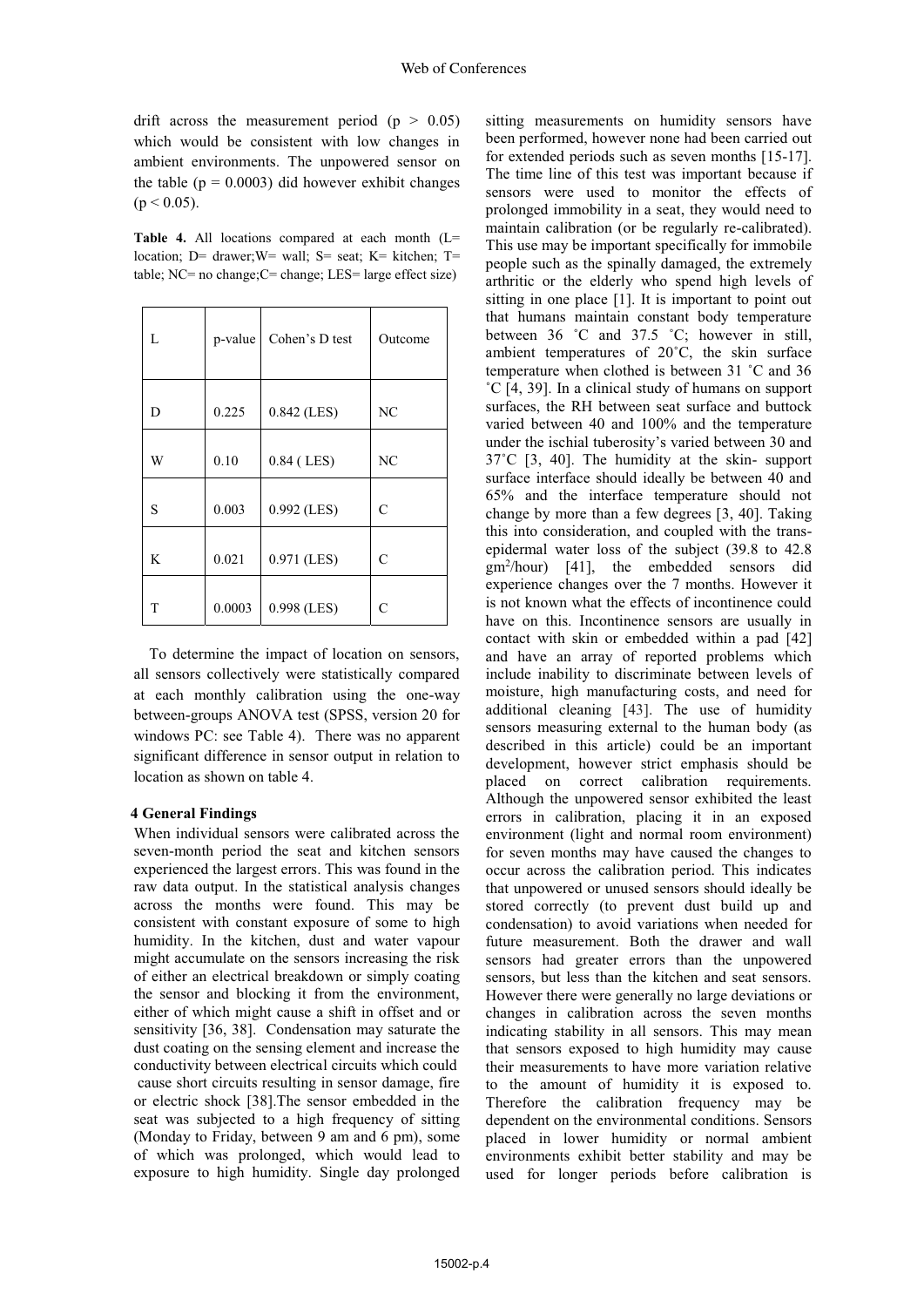required. When all sensors are compared with each other there were no significant differences found. The powered humidity sensor on the wall (exposed to light and ambient air), showed no difference in performance when compared to powered humidity sensor located in the drawer (darkness, lower changes in air movement) [44-45]. This means that the sensors do not appear to have been affected by dark or light environment and are able to function equally in all the environments tested in this study.

## **5 Conclusions**

It is inevitable that humidity sensors may lose accuracy and require calibration at some point. The length of time could range from a few months to a year or even more depending on the usage and the environment it is in [36]. Depending on the levels of humidity exposure some sensors in this study demonstrated loss of accuracy after continuous usage (7 months). Humidity sensors appeared to show no deterioration when placed in normal room ambient environments (whether in a dark place or exposed to light). Voltage output per change in RH from the sensor in the kitchen did show some degree of variance, probably as a result to it having been exposed to large changes in humidity caused by usual kitchen events: i.e., steam from a frequently used kettle. Change was also seen on the sensor embedded in a seat exposed to a human subject in relatively constant daily sitting during the period of seven months. Although high exposure to humidity from the steam of the kettle may have affected the sensors, it is not known how incontinence could affect the sensors at a sitting interface. The requirement of periodic recalibration is important in addressing deviations in the sensors detection system specifically if the sensors are used for high demand applications [36] such would be the case when monitoring incontinence on a daily basis. This study would suggest that re-calibration occurs at a higher frequency when the sensor is to be used in an environment, which has higher or more varied humidity. The exact period between recalibration is dependent on many factors; this article highlights only a few of the possible elements that would affect this decision. It is suggested that all sensors should obtain regular recalibration if used continually in normal ambient environment (probably every 6 months to a year), however those used in higher humidity environments require more regular recalibration (suggested as being approximately every 3 months).

#### **Acknowledgements**

The authors would like to thank Peter Stevenson, Jonathan Williams and the team at the Faculty of Advanced Technology of the University of South Wales, for access to the climatic chamber.

## **References**

1. Care Quality Commission *'Time to listen in care homes': Dignity and nutrition inspection programme(*2012);http://www.cqc.org.uk/sites/defa ult/files/media/documents/time\_to\_listen\_are\_homes\_man\_report\_tag.pdf

2. V. Cascioli, Z. Liu, A.I. Heusch, P.W. McCarthy (2011) 'Settling down time following initial sitting and its relationship with comfort and discomfort. J. Tissue Viabil. *(Nov)*, **20**, 4 (2011) 121-29.

3. G.P Nicholson, J.T. Scales, R.P. Clark, M.L. De Calcina-Goff*, A method for determining the heat transfer and water vapour permeability of patient support systems* J. Med. Engin.Phys **21** (1999) 701-712.

4. M. Ferguson-Pell, H. Hirose, G. Nicholson, E. Call, *Thermodynamic rigid cushion loading indenter: A buttock-shaped temperature and humidity measurement system for cushioning surfaces under anatomical compression conditio*ns, J. Rehab. Res Dev*.* **46**, 7 (2009) 945-56.

5. T.W. Learning, *Waterproof/breathable odor-resistant seat cover* Patent US 6655735, (2003); http://www.google.co.uk/patents/US6655735

6. P. Posada-Moreno, M.E. Losa Iglesias, R. Becerro de Bengoa Vallejo, I.O. Sorian, I. Zaragoza-García, C. Martínez-Rincón *Influence of different bed support surface covers on skin temperature*. *Contemp Nurse*. **39**, 2 (2011) 206-20.

7. S.I. Reger, V.K. Ranganathan, V. Sahgal, *Support surface interface pressure, microenvironment, and the prevalance of pressure ulcers: an analysis of the literature* Ostomy. Wound. Manag*.* **53**, 10 (2007) 50-58. 8. R.H.M. Goossens, R. H. M. *Long term blood* 

*perfusion when sitting on three different cushioning materials.* Delft University of Technology, Faculty of Industrial Design Engineering, Landbergstraat 15, 2628 CE, Delft, the Netherlands *Blood perfusion on three cushion(2006);*http://www.ergo21.com/pdf/Blood\_Perfu sion\_Study.pdf].

9. R.I. Barnett, J.A. Ablarde, *Skin vascular reaction to short durations of normal seating. Arch. Phys. Med.*  Rehab*.* **76**, 6 (1995) 533-540.

10. J.Y. Kokate, K.J. Leland, A.M. Held, G.L. Hansen, G.L. Kveen, B.A. Johnson, M.S. Wilke, E.M. Sparrow, P.A. Iaizzo *Temperature-Modulated Pressure Ulcers: A porceline Model*.' *Arch. Phys. Med. Rehab.* **76,** 7 (1995) 666-673.

11. M.J. Peterson, H.V. Adkins, *Measurement and Redistribution of Excessive Pressures During Wheelchair Sitting: A Clinical Report. Physical Therapy,* **62** (1982) 990-994.

12. H. Freeman, B.A. Lengyel, (1938) *The effects if high humidity on skin temperature at cool and warm conditions*, J. Nutr., **17**, 1 (1938) 43-52.

13. S.O. Brattgard, K. Severinsson, *Investigations of pressure, temperature and humidity in the sitting area in a wheelchair*. In E. Asmussen & K. Jorgensen (Eds.), *Biomechanics VI-B (1978)* 270-273. Baltimore, MD: University Park Press.